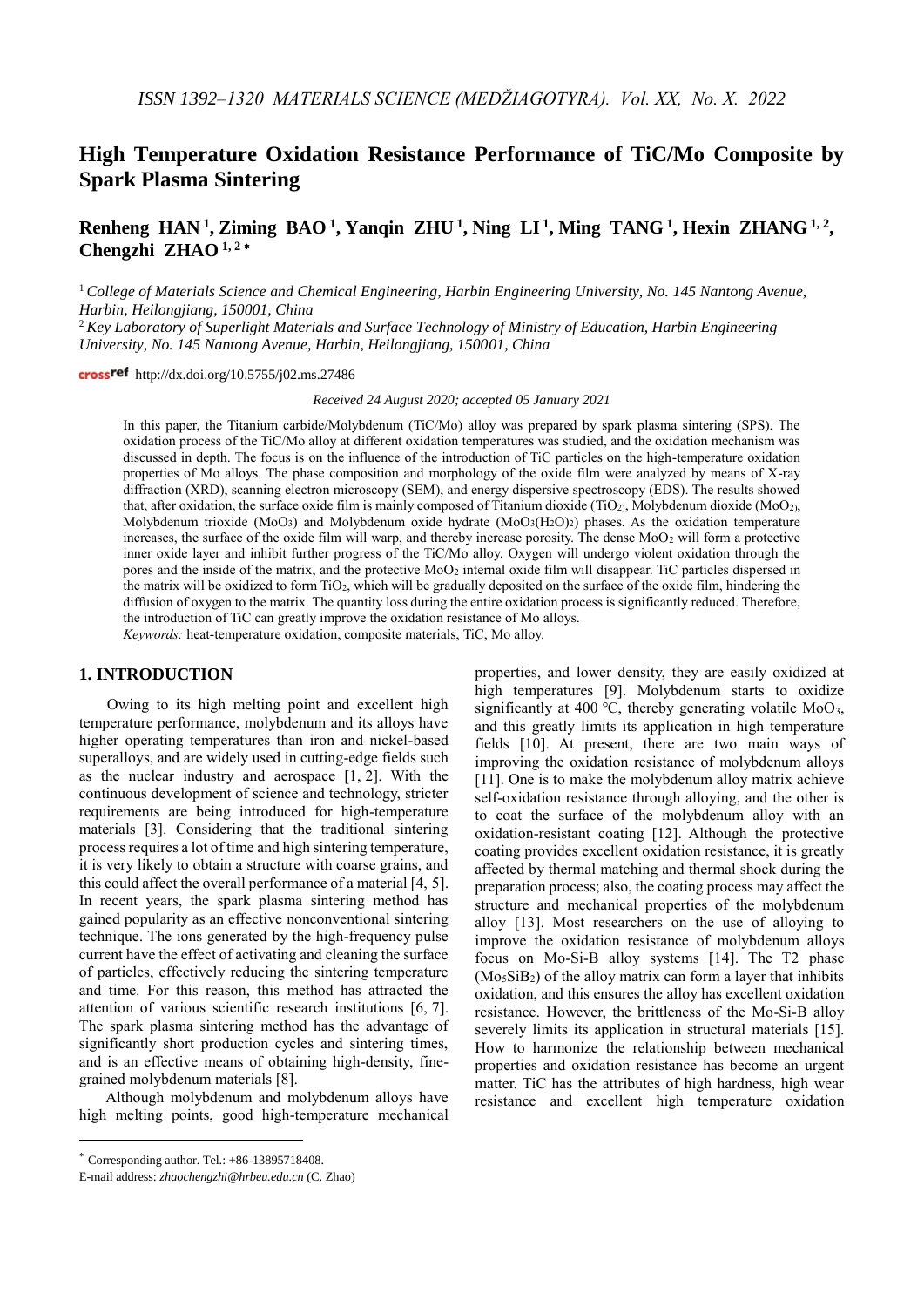resistance [16]. Compared with molybdenum, it has better affinity for oxygen and forms a protective oxide film more easily, thereby improving the oxidation resistance of a material [17]. Therefore, it is necessary to study in detail the effect of introducing TiC on the high temperature oxidation properties of Mo alloy.

In this study, the molybdenum matrix was solid-solution strengthened and dispersion strengthened by adding TiC. The oxidation kinetic curve was then derived. Further, the oxidation morphology, energy spectrum and phase analysis of the TiC/Mo alloy at different temperatures and oxidation times were analyzed. This study is an in-depth exploration of the alloy's oxidation mechanism, and lays a foundation for further research on molybdenum alloys.

## **2. MATERIALS AND METHODS**

#### **2.1. Materials**

The SPS equipment used in this experiment is the LHPD250 equipment designed and manufactured by FCT. The test components comprised Mo-5 wt.% TiC (hereafter collectively referred to as TiC/Mo alloy). The element powders are mixed via the ball mill process. The parameters of the ball mill are as follows: the ball-to-material ratio is 2:1, the ball milling time is 5 h, and the rotation speed is 200/rpm. The ball mill tank is filled with argon as a protective gas. The ball mill process is as follows: after dry mixing, the powder is compacted at the bottom of the ball mill tank, and then the ball floats on it. Then, ethanol is added as the ball milling medium and the mixing is continued. The powder is then treated in a vacuum drying oven at 100 °C for 1 hour, and then sieved through a 200 mesh sieve. Then, an analytical balance is used to measure 300 grams of powder, which is placed inside a Ø 40 graphite mold. Before charging, the graphite paper is first attached to the inside of the mold and the contact surface between the head and the powder. Then, the mold is placed in the SPS furnace. The temperature is set to rise from room temperature to 1700  $\degree$ C at a rate of 100 K/min, and the pressure is set to rise from 5 MPa to 30 MPa. Then, this temperature is maintained for 9 minutes, and the contents are finally cooled in a furnace.

#### **2.2. Methods**

In this experiment, the SM-28-10 high-temperature resistance furnace was used to perform the high-temperature oxidation test. The TiC/Mo alloy sample was cut into rectangular blocks with a size of 10 mm  $\times$  20 mm  $\times$  1.5 mm. After grinding and polishing, the sample was ultrasonically cleaned with ethanol and dried for use. Based on the cyclic oxidation test method, the samples were subjected to high temperature oxidation at 400 °C, 600 °C, 800 °C and 1000 °C. The oxidation times are 5 minutes, 10 minutes, 20 minutes, 30 minutes and 60 minutes. An analytical balance with an accuracy of 0.0001 g was used to measure the mass change before and after oxidation.

Further, before analysis, a non-conductive oxide was deposited on the sample (3ΔL-TEC type SCD005). The phase analysis of the material was performed using X-ray diffraction (XRD) (X Pert Pro) at CuK $\alpha$  radiation ( $\lambda$  =

1.5406Å) and 2θ in the range of 10° to 90°. Microstructure observation and composition analysis were performed using a scanning electron microscope (SEM) and energy dispersive spectroscopy (EDS) (Quanta 200, FEI Company). The voltage of the scanning electron microscope is 15 kV.

#### **3. RESULTS AND DISCUSSION**

## **3.1. The oxidation kinetic curve of the TiC/Mo alloy**

Fig. 1 shows the mass loss rate curve of the TiC/Mo alloy and pure Mo content oxidized at 1000 ℃. It can be seen that as the oxidation time increases, the mass loss rate of both the TiC/Mo alloy and pure Mo gradually increases.



**Fig. 1.** The oxidation kinetic curve of the TiC/Mo alloy and Mo at 1000 °C

When the oxidation time reaches 60 min, the mass loss rate of pure Mo is 53.43 %, while the mass loss rate of the TiC/Mo alloy is 26.91 %. This means the oxidation kinetic curves of the two alloys conform to the parabolic law. After the initial oxidation time of 10 minutes, there is no much difference in the mass loss of the two alloys. A more obvious phenomenon is that with the increase of oxidation time, the quantity loss of the TiC/Mo alloy is much smaller than that of pure Mo. The difference in mass loss rate between the TiC/Mo alloy and pure Mo shows an increasing trend, and is related to the Mo content [18]. As the oxidation progresses, the Mo element is oxidized to produce volatile MoO<sub>3</sub>, and the pores formed on the substrate increase. However, the more pores are formed in the oxidation process of Mo, the easier it is for the material to be corroded by oxygen, and this could greatly increase the mass loss rate. The results of oxidation experiments show that the introduction of TiC can effectively prevent the corrosion of the TiC/Mo alloy by oxygen.

#### **3.2. XRD phase analysis of the TiC/Mo alloy**

Fig. 2 presents the XRD spectrum of the oxide layer of the TiC/Mo composite material after 60 minutes of oxidation at different temperatures. It can be seen that the surface of the substrate is mainly composed of Mo and Mo<sub>2</sub>C when oxidized at 400  $^{\circ}$ C, and that small amounts of the  $MoO<sub>3</sub>$  phase and the monoclinic dihydrate  $(MoO<sub>3</sub>(H<sub>2</sub>O)<sub>2</sub>)$  are formed.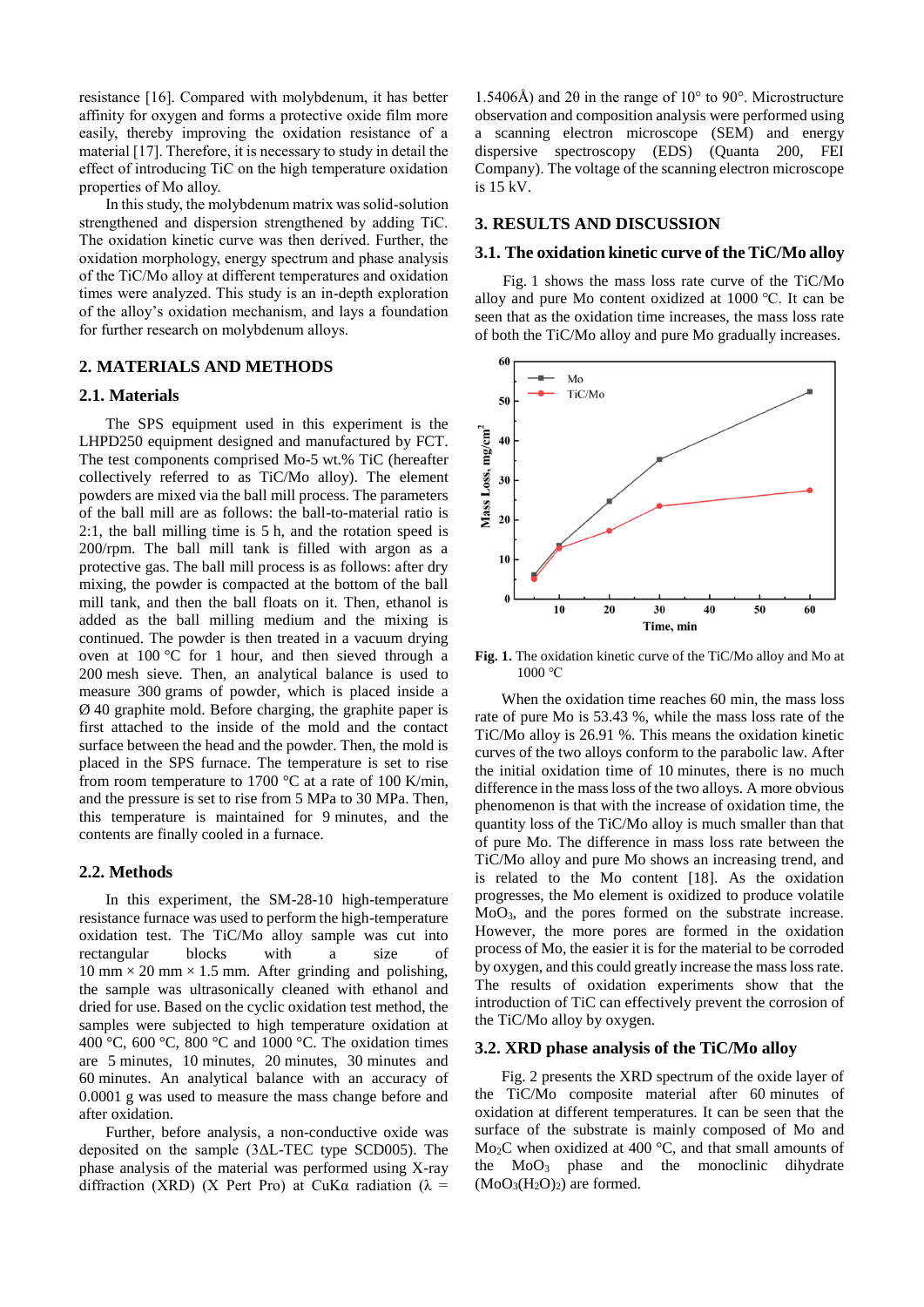

**Fig. 2.** XRD spectra of the oxide layer of the TiC/Mo composite at different oxidation temperatures

When the temperature rises to 600 ℃, a large amount of the  $MoO<sub>3</sub>$  phase is formed. Although  $MoO<sub>3</sub>(H<sub>2</sub>O)<sub>2</sub>$ disappears, both Mo and Mo2C can still be detected on the surface. The peak height of the XRD spectrum can approximately reflect the content of the phase [19]. With increasing temperature, the peak values of both Mo and Mo<sub>2</sub>C decrease significantly, and when the temperature reaches 800 °C, a small amount of  $TiO<sub>2</sub>$  begins to appear. When the temperature is 1000 °C, a large amount of TiO<sub>2</sub> is formed on the oxidized surface, which mainly contains the two phases of  $MoO<sub>3</sub>$  and  $TiO<sub>2</sub>$ .

## **3.3. SEM surface morphology of the TiC/Mo alloy after oxidation at different temperatures**

Fig. 3 presents a photomicrograph of the oxidized surface morphology of the TiC/Mo composite material at temperatures of 400 °C, 600 °C, 800 °C and 1000 °C over the duration of 60 minutes.



**Fig. 3.** Micrographs of the oxidized surface morphology of the TiC/Mo composite after oxidation at different temperatures. Surface morphology of the sample TiC/Mo composites oxide film at:  $a-400 °C$ ;  $b-600 °C$ ;  $c - 800$  °C; d – 1000 °C



**Fig. 4.** EDS analysis of the oxidized surface morphology of the TiC/Mo composite material shown in Fig. 3 at different oxidation temperatures. Spectrum 1, 2, 3 and 4 of the surface morphology of the sample TiC/Mo composites oxide film shown in Fig. 3:  $a-400 °C$ ;  $b-600 °C$ ;  $c - 800$  °C; d – 1000 °C

As shown in Fig. 3, as the oxidation temperature increases, the warpage of the oxide film surface becomes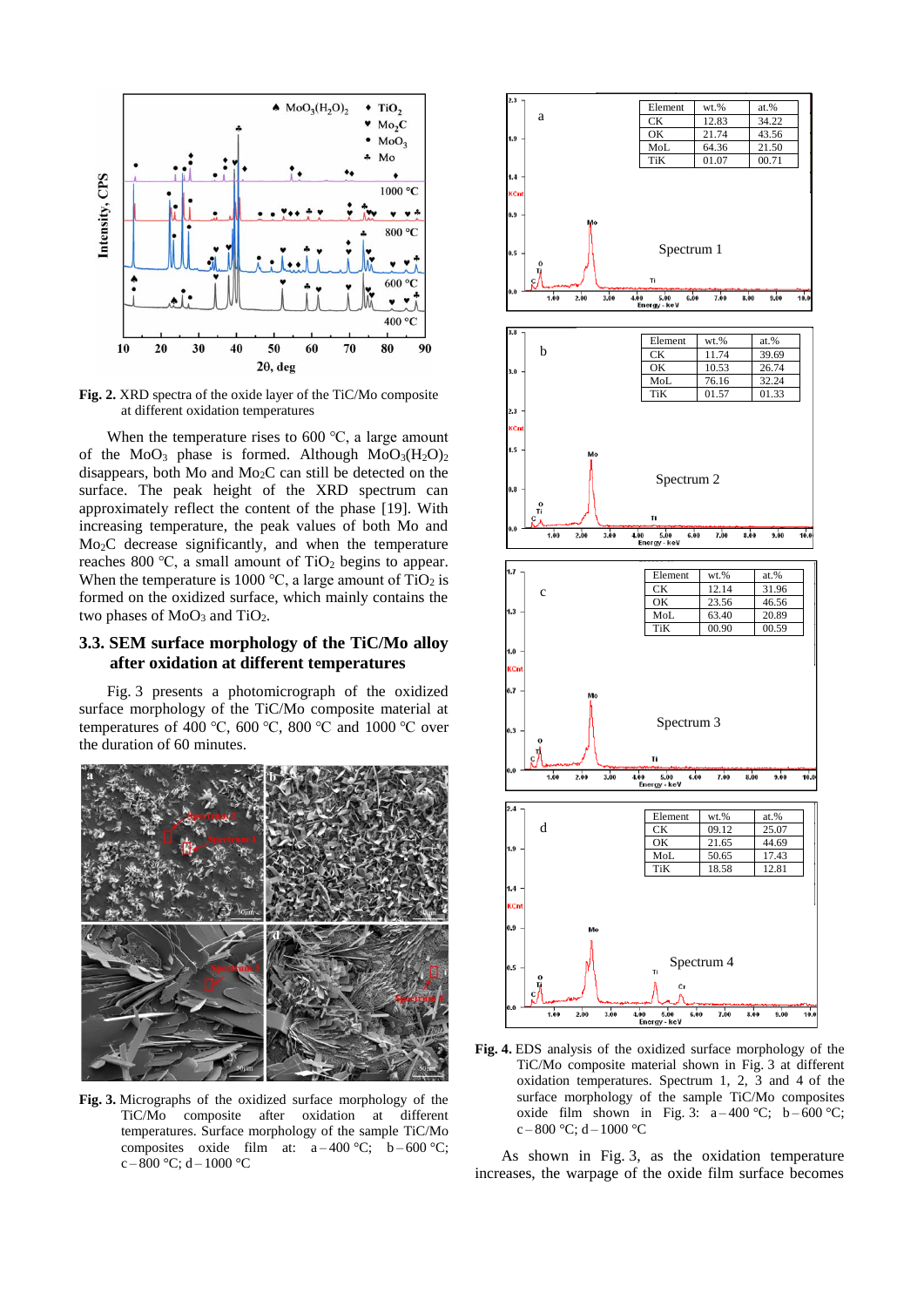more and more apparent. The oxide film is generally divided into granular and flaky tissues, and the average size of the granular tissue is less than 1 μm. Based on the XRD analysis of previous related literature [20], the particulate matter is mainly  $TiO<sub>2</sub>$  and the flaky structure is mainly  $MoO<sub>3</sub>$ . When the oxidation temperature is 400 $\degree$ C, the surface of the oxide film is mainly composed of small white fragments, which are either inlaid or protruding from the surface of the substrate. When the oxidation temperature is 600 °C, a large number of small-sized flaky tissue matrix appears on the surface of the oxide film. Meanwhile, the reaction between the matrix and oxygen is obviously intensified, and the loosely arranged products almost cover the entire metal surface. At this time, no obvious TiC particles are observed on the surface. As the oxidation temperature increases, the flaky structure thickens and evaporates. When the oxidation temperature reaches 1000 °C, the large-sized flakes on the surface evaporate quickly, and a granular structure is continuously deposited, forming a morphology in which the granular structure and the flake structure coexist. The deposited granular  $TiO<sub>2</sub>$  gradually covers the surface of the oxide film, thereby preventing oxygen from penetrating further into the substrate and effectively inhibiting the oxidation process.

The EDS analysis of the calibrated microzone shown in Fig. 3 is presented in Fig. 4. Fig. 4 a and c present the results of the energy spectrum analysis of microzones 1 and 3 in Fig. 3, and the main area is the flaky structure on the surface of the oxide film. The symbol *CK* represents the characteristic peak produced by the carbon element in the K-line system during the test, and the symbol *MoL* represents the characteristic peak produced by the molybdenum element in the L-line system during the test. The symbols *OK* and *TiK* represent the same principles as above. According to the results of energy spectrum analysis and XRD analysis, the fragmented oxidation products are mainly  $MoO<sub>3</sub>$ . As shown in Fig. 3 a and Fig. 4 b, the energy spectrum analysis of the dark gray spectrum 2 indicates that oxygen in this region is significantly reduced, and that Mo and Ti elements have increased.

This is because of the presence of unreacted Mo,  $Mo<sub>2</sub>C$ matrix and TiC particles in this region. When the oxidation temperature is low, the oxidation reaction is weak. Additionally, part of the matrix does not fully react with oxygen, and even though oxygen can be detected, there is no obvious shape difference. When the temperature reaches 1000  $\degree$ C, the surface is largely composed of flake MoO<sub>3</sub> and many small particles, which are interspersed by the  $MoO<sub>3</sub>$ . The results of energy spectrum analysis of the particulate matter in spectrum 4 are presented in Fig. 4 d. The energy spectrum shows that the content of the Ti element has increased greatly, and the morphology shows the presence of TiO<sup>2</sup> particles.

## **3.4. SEM cross-section morphology analysis of the TiC/Mo alloy after oxidation at different temperatures**

Fig. 5 shows the oxidation cross-section morphology and line scan energy spectrum of the oxide layer of the TiC/Mo alloy at different oxidation temperatures.



**Fig. 5.** Oxidation cross-section morphology and EDS line scan energy spectrum of the oxide layer of the TiC/Mo alloy at different oxidation temperatures. Cross-section morphology of the sample TiC/Mo composites oxide film at: a – 400 °C; b – 600 °C; c – 800 °C; d – 1000 °C

It can be clearly seen from Fig. 5 that as the oxidation temperature increases, there is a corresponding increase in the thickness of the oxide layer. According to previous related literature [21], the introduction of TiC reduces the oxidation degree of the Mo alloy and improves the oxidation resistance of the TiC/Mo alloy. This is mainly because TiC has a higher affinity for oxygen in the atmosphere than Mo, and this makes it easier to form  $TiO<sub>2</sub>$ , which subsequently reduces the rate of formation of  $MoO<sub>3</sub>$  as well as the porosity of the cross section. As a result, the oxidation resistance of the alloy is improved. In general, a transition layer that consists of a low-quality oxide forms under the surface of the MoO<sub>3</sub>, and the composition of this layer is  $MoO<sub>x</sub>$  $(2 < x < 3)$  [22]. MoO<sub>2</sub>, as an intermediate product of oxidation, has the ability to form a relatively dense internal oxide film in the oxide layer. It can be seen from Fig. 5 that this phenomenon is obvious when the oxidation temperature is 600 °C and 800 °C. When the temperature is low, the content of  $MoO<sub>3</sub>$  is less and the surface warpage is not obvious, and it is not easy for the oxide film to achieve delamination. When the temperature is higher, the internal MoO<sup>2</sup> is fully oxidized and the internal oxide layer disappears. According to analysis of the elements in the EDS line scan, the content of Mo in the oxide layer is significantly lower than that in the matrix. It is clear that the Ti element content increased slightly, the O element content increased significantly, and the C element content decreased significantly. Obviously, this also confirms that TiC fully reacted with  $O_2$  in the oxide layer.

#### **3.5. Discussion**

Fig. 6 is a schematic diagram of the oxidation process of the TiC/Mo alloys at different oxidation times. As the alloy sample is heated with the furnace at room temperature, as the heating time increases, the temperature of the alloy surface also rises correspondingly. It can be clearly seen from Fig. 6 a that after the TiC/Mo alloy is sintered, the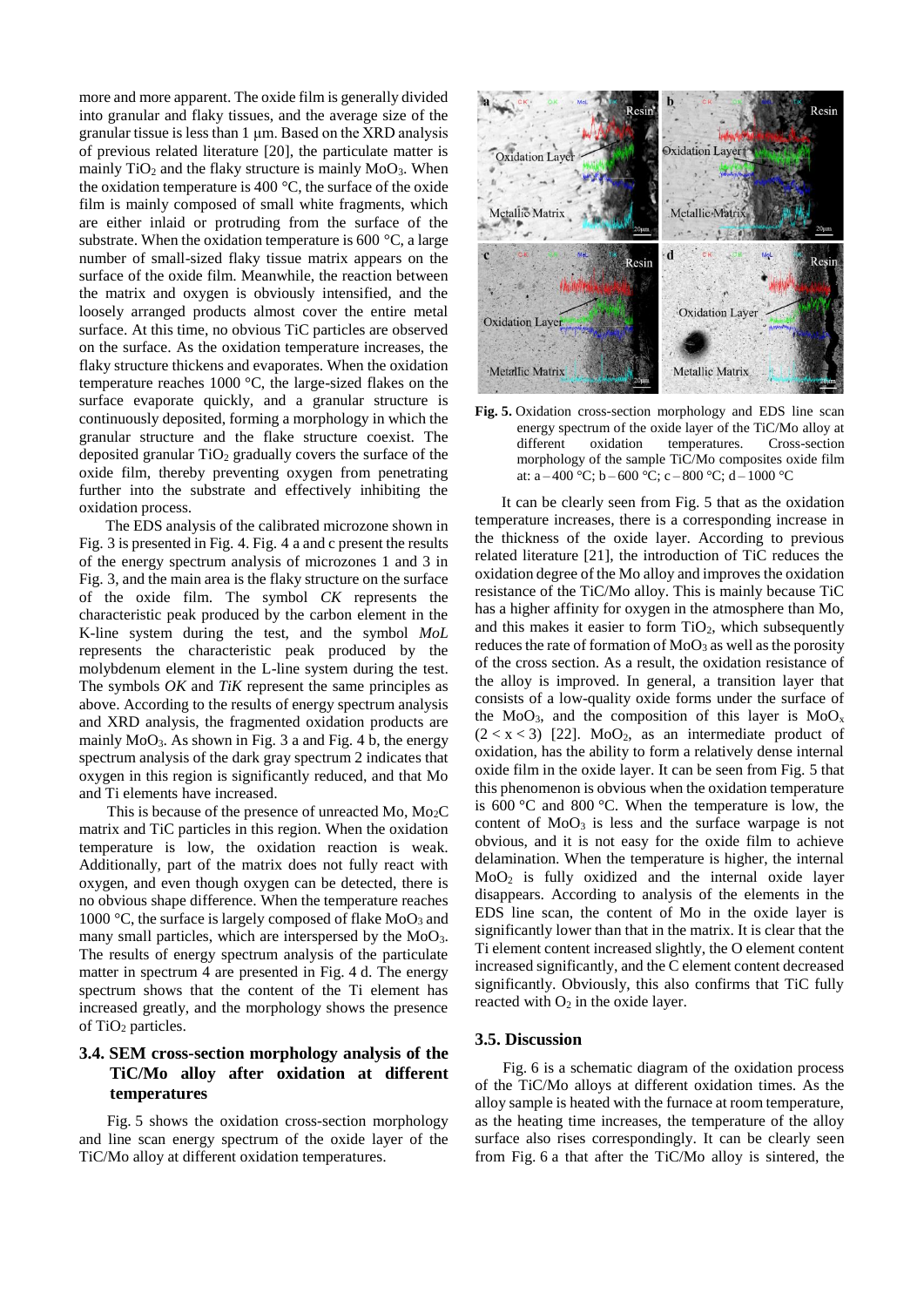metal matrix is largely composed of Mo, and that TiC has been partially dispersed in  $Mo<sub>2</sub>C$  in the matrix [23].



**Fig. 6.** Schematic diagram of the oxidation process of the TiC/Mo alloy at different oxidation temperatures. Cross-section morphology of the sample TiC/Mo composites oxide at:  $a - 0$  min;  $b - 10$  min;  $c - 30$  min;  $d - 60$  min

The oxidation resistance of the material is closely related to the compactness of the material itself and the oxidation characteristics of the generated oxide. Analyzing the reaction of materials in the oxidation process is of great significance for understanding their oxidation mechanism and improving their oxidation resistance. When the TiC/Mo alloy system is oxidized at high temperature, the following reactions occur [24]:

The matrix Mo and  $Mo<sub>2</sub>C$  produced during the sintering process react with  $O_2$  to form  $MoO_2$  and  $MoO_3$ , as shown in Eq.  $1 - Eq. 4$ :

$$
Mo + O2 \rightarrow MoO2;
$$
 (1)

 $2\text{MoO}_2 + \text{O}_2 \rightarrow 2\text{MoO}_3;$  (2)

$$
2Mo + 3O2 \rightarrow 2MoO3; \tag{3}
$$

$$
Mo_2C + 4O_2 \rightarrow 2MoO_3 + CO_2. \tag{4}
$$

The dispersed TiC in the Mo matrix reacts with  $O<sub>2</sub>$  to form  $TiO<sub>2</sub>$ , as shown in Eq. 5:

$$
TiC + 2O_2 \rightarrow TiO_2 + CO_2. \tag{5}
$$

Molybdenum alloys are more prone to oxidation at high temperatures, and they begin to oxidize when heated to about 300 °C in air atmosphere. In the initial stage of oxidation, the TiC/Mo alloy will form a dense adhesive oxide film, and a cyan oxide film will cover the surface. The oxidation rate of the oxide film depends on the diffusion rate of metal ions  $(M<sup>n+</sup>)$  and oxygen through the oxide film. At this stage, the oxidation is relatively slow, and the growth rate of the oxide film is low. With the continuous increase of the oxidation temperature, the inner oxide layer of  $MoO<sub>2</sub>$ reaches a certain thickness, and the volatilization of MoO<sup>3</sup> occurs while the oxide film is being formed. This is because, at this time,  $MoO<sub>2</sub>$  is oxidized to form  $MoO<sub>3</sub>$ , whose formation rate is equal to its volatilization rate, which increases with the increase of oxidation temperature and pressure [25]. It can be seen from Fig. 6 b that as the oxidation time increases, a large amount of dark green gas

starts to rise from the surface of the sample. This is because the  $MoO<sub>3</sub>$  gas generated by the oxidation of Mo and  $Mo<sub>2</sub>C$ forms a dark green oxide on the surface of the oxide film. Additionally, the surface of the oxide layer begins to warp, and porosity increases gradually. The  $MoO<sub>3</sub>$  and  $CO<sub>2</sub>$  gases in Fig. 6 b are the reaction products of Mo,  $Mo<sub>2</sub>C$  and TiC.

When the oxidation time reaches 10 min, the surface of the oxidized sample is largely composed of granular and flaky structures. Combining XRD results and theoretical concepts [26], it can be known that the granular form is the  $TiO<sub>2</sub>$  phase, and the flake form is the  $MoO<sub>3</sub>$  phase. With the increase of the oxidation temperature, the warpage of MoO<sup>3</sup> becomes more apparent, and pores begin to appear on the surface of the oxide film of the TiC/Mo alloy. Oxygen erosion speeds up, and a large amount of Mo and Mo2C in the matrix are exposed to the air, thereby reacting with oxygen. As the oxidation progresses violently and a large amount of  $MoO<sub>2</sub>$  and  $MoO<sub>3</sub>$  are generated, the thickness of the oxide film begins to increase rapidly. Relevant studies have shown that the structure of the oxide film at 600 °C will have obvious delamination, and that the inner layer is mainly  $MoO<sub>2</sub>$  and the outer layer is mainly  $MoO<sub>3</sub>$  [27]. As shown in Fig.6c, as the oxidation temperature increases, the inner oxide layer gradually thickens. The dense inner oxide layer inhibits the continued thickening of the oxide film. During this period, the under-oxidized  $MoO<sub>2</sub>$  mesophase and TiC particles in the outer oxide layer will continue to be oxidized into  $MoO<sub>3</sub>$  and TiO<sub>2</sub>. The surface warpage of the oxide film will become more obvious, and the porosity will be further improved. Additionally, as shown in Fig. 6 d, when the inner oxide layer reaches critical thickness, cracking occurs causing the oxidation rate to accelerate sharply. Studies have shown that after the internal oxide layer ruptures at high temperatures, the oxidation rate is so fast that the heat released by the oxidation reaction does not manage to volatilize, and this produces an autocatalytic effect that makes the oxide film to increase abruptly [28].

Clearly, the introduction of TiC particles plays a very important role in reducing the oxidation resistance of Mo alloys. Compared with molybdenum, metallic titanium has a stronger affinity for oxygen. During oxidation, the TiC/Mo alloy reacts with oxygen to generate  $MoO<sub>3</sub>$  and TiO<sub>2</sub>. MoO<sub>3</sub> volatilizes at high temperature, while  $TiO<sub>2</sub>$  is gradually deposited on the surface of the oxide film to form a protective oxide layer, which hinders the diffusion of oxygen to the substrate, thereby improving the high temperature oxidation resistance of the material [29]. In the initial stage of oxidation, the TiC/Mo alloy firstly undergoes oxidation reactions on areas with defects (such as pores, cracks, etc.) as well as grain boundaries on the surface of the substrate. After the easily oxidized molybdenum volatilizes after the formation of MoO3, larger defects will be formed at defects on the substrate. This allows oxygen to further attack the matrix. However, the  $TiO<sub>2</sub>$  generated after TiC oxidation prevents oxygen from corroding the substrate. With the continuous deposition of TiC, the  $TiO<sub>2</sub>$  particles generated after oxidation are gradually densely connected together, inhibiting further erosion by oxygen. As oxidation progresses,  $TiO<sub>2</sub>$  particles are stacked on the surface of the substrate to form a granular structure that hinders the diffusion of oxygen ions from the outside to the inside. The oxidation rate is dictated by the diffusion speed of oxygen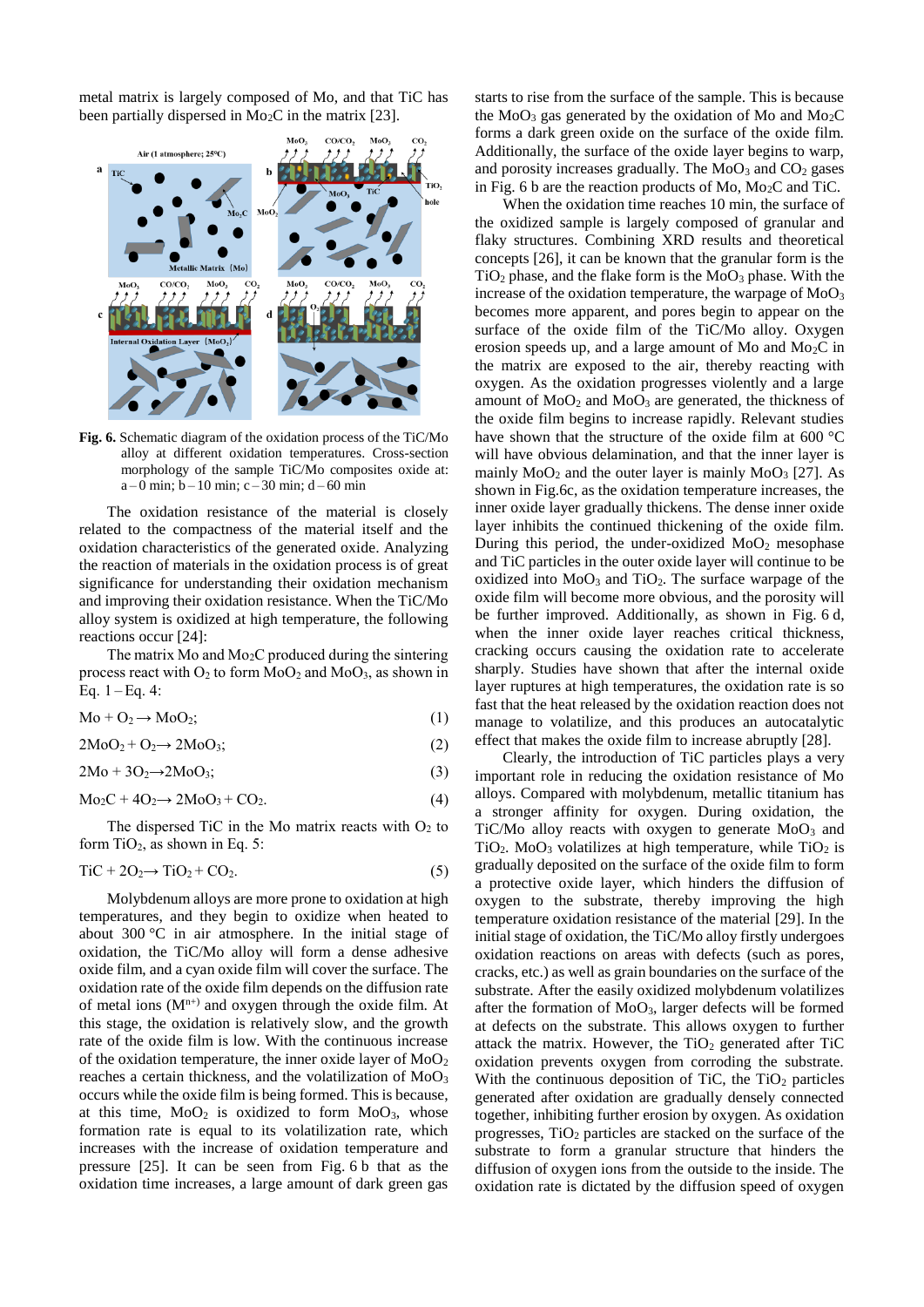through the oxide film, which effectively prevents diffusion of oxygen into the substrate, thereby hindering the erosion of the ceramic matrix by oxygen [30]. This is also consistent with the oxidation kinetic curve derived in previous studies.

## **4. CONCLUSIONS**

In this study, the composition of the traditional molybdenum alloy is improved, and the ball-milled TiC/Mo mixed powder is prepared through rapid sintering by the spark plasma sintering method. The focus is on the influence of the introduction of TiC particles on the oxidation properties of Mo alloys. The following conclusions are obtained: as the oxidation temperature of the TiC/Mo composite material increases, the fragmented  $MoO<sub>3</sub>$  and denser  $MoO<sub>2</sub>$  are gradually formed on the surface of the oxide film. As the oxidation temperature increases further, the oxide film delaminates, and the inner layer is mainly  $MoO<sub>2</sub>$  and it has protective properties. This layer ruptures as the oxidation temperature increases, causing the oxidation rate to increase sharply. The fragmented  $MoO<sub>3</sub>$  in the outer layer increases in volume, becomes flaky in shape, and evaporates in large amounts. Titanium has a higher affinity for oxygen than molybdenum. The  $TiO<sub>2</sub>$  generated during the oxidation of TiC gradually deposits on the surface of the oxide film along with the volatilization of  $MoO<sub>3</sub>$  at high temperature, forming a protective oxide layer, which hinders the diffusion of oxygen to the substrate. Notably, the quantity loss of the entire oxidation process is significantly reduced, and the oxidation resistance of the TiC/Mo alloy is improved.

## *Acknowledgments*

This research was Supported by Key Laboratory fund general projects (No. 6142905180203).

#### **REFERENCES**

- 1. **Sharna, I.G., Chakraborty, S.P., Suri, A.K.** Preparation of TZM Alloy by Aluminothermic Smelting and its Characterization *Journal of Alloys & Compounds* 393 (1) 2004: pp. 122 – 127. https://doi.org/10.1016/j.jallcom.2004.09.055
- 2. **Wang, Y., Wang, D., Yan, J., Sun, A.** Preparation and Characterization of Molybdenum Disilicide Coating on Molybdenum Substrate by Air Plasma Spraying *Applied Surface Science* 284 (1) 2013: pp. 881 – 888. https://doi.org/10.1016/j.apsusc.2013.08.029.
- 3. **Kong, G., Du, X., Cai. X., Feng, P.** Recycling Molybdenum Oxides from Waste Molybdenum Disilicides: Oxidation Experimental Study and Photocatalytic Properties *Oxidation of Metals* 92 (1-2) 2019: pp. 1-12. https://doi.org/10.1007/s11085-019-09909-x
- 4. **Hachisuka, T., Nishimura, T., Kondo, M.** The Effect of Molybdenum on The Oxidation of TiC-Ni-Mo Alloys *Journal of the Japan Institute of Metals* 30 (3) 1966: pp. 296 – 301. https://doi.org/10.2320/jinstmet1952.30.3\_296
- 5. **Jiang, Q.C., Fang, J.R., Guan, Q.F.** Oxidation and Volatilization of TZM Alloy In Air *Journal of Nuclear Materials* 283 (1) 2000: pp.1458 – 1462. https://doi.org/10.1016/S0022-3115(00)00303-2
- 6. **Zhu, Q., Shobu, K., Zeng, Y., Watanabe, T.** Oxidation Behavior of Hot-pressed MoSi2-TiC Composite *Journal of Materials Science* 36 (2) 2001: pp. 313 – 319. https://doi.org/10.1023/A:1004851823360
- 7. **Zhu, Y.T., Shu, L., Butt, D.P.** Kinetics and Products of Molybdenum Disilicide Powder Oxidation *Journal of the American Ceramic Society* 85 (2) 2010: pp. 507 – 509. https://doi.org/10.1111/j.1151-2916.2002.tb00124.x
- 8. **Dzodziev, G.T., Shlyuko, V.Y., Palekha, K.K., Kantor, R.V.** Oxidizability of Materials Based on TiC and TiN at Elevated Temperatures *Soviet Powder Metallurgy & Metal Ceramics* 27 (4) 1988: pp. 323 – 325. https://doi.org/10.1007/BF00794456
- 9. **Wiedemeier, H., Singh, M.** Thermochemical Modelling of Interfacial Reactions in Molybdenum Disilicide Matrix Composites *Journal of Materials Science* 27(11) 1992: pp. 2974 – 2978. https://doi.org/10.1007/BF01154108
- 10. **Liu, N., Xu, Y., Li, Z., Chen, M., Li, G., Zhang, L.** Influence of Molybdenum Addition on the Microstructure and Mechanical Properties of TiC-based Cermets with Nano-TiN Modification *Ceramics International* 29(8) 2003: pp. 919 – 925. https://doi.org/10.1016/S0272-8842(03)00046-4
- 11. **Kitsunai, Y., Kurishita, H., Kuwabara, T., Narui, M., Hasegawa, M., Takida, T.** Radiation Embrittlement Behavior of Fine-grained Molybdenum Alloy with 0.2 wt% TiC Addition *Journal of Nuclear Materials* 346 (2-3) 2005: pp. 233 – 243. https://doi.org/10.1016/j.jnucmat.2005.06.013
- 12. **Yang, G., Liu, Z., Wang, Y.** Influence of Molybdenum on the Microstructure and Mechanical Properties of TiC-TiB<sup>2</sup> Reinforced Metal Matrix Composite Coatings *Science China Technological Sciences* 04 2013: pp. 1008 – 1016. https://doi.org/10.1007/s11431-013-5150-4
- 13. **Schneibel, J.H., Tortorelli, P.F., Ritchie, R.O., Kruzic, J.J.** Optimization of Mo-Si-B Intermetallic Alloys *Metallurgical & Materials Transactions A* 36 (3) 2005: pp. 525 – 531. https://doi.org/10.1007/s11661-005-0166-4
- 14. **Ervin, D.R., Bourell, D.L., Persad, C., Rabenberg, L.** Structure and Properties of High Energy, High Rate Consolidated Molybdenum Alloy TZM *Materials Science & Engineering A* 102 (1) 1988: pp. 25 – 30. https://doi.org/10.1016/0025-5416(88)90529-0
- 15. **Guo, Z., Xiong, J., Yang, M., Song, X., Jiang, C.** Effect of Mo2C on the Microstructure and Properties of WC-TiC-Ni cemented carbide *International Journal of Refractory Metals & Hard Materials* 26(6) 2008: pp. 601 – 605. https://doi.org/10.1016/j.ijrmhm.2008.01.007
- 16. **Wang, J., Li, W.Z., Li, H.D.** Preparation and Characterization of Superhard TiC/Mo Multilayers *Journal of Materials Science* 35 (11) 2000: pp. 2689 – 2693. https://doi.org/10.1023/A:1004797724460
- 17. **Yuping, Z., Xu, C.N., Watanabe, T.** The Effects of Carbon Addition on the Mechanical Properties of  $MoSi<sub>2</sub>-TiC$ Composites *Ceramics International* 28 (4) 2002: pp. 387 – 392. https://doi.org/10.1016/S0272-8842(01)00106-7
- 18. **Zhang, J., Pan, C., Fang, P., Wei, J., Xiong, R.** Mo+C Codoped TiO(2) Using Thermal Oxidation for Enhancing Photocatalytic Activity *ACS Applied Materials and Interfaces* 2 (4) 2010: pp. 1173 – 1176. https://doi.org/10.1021/am100011c